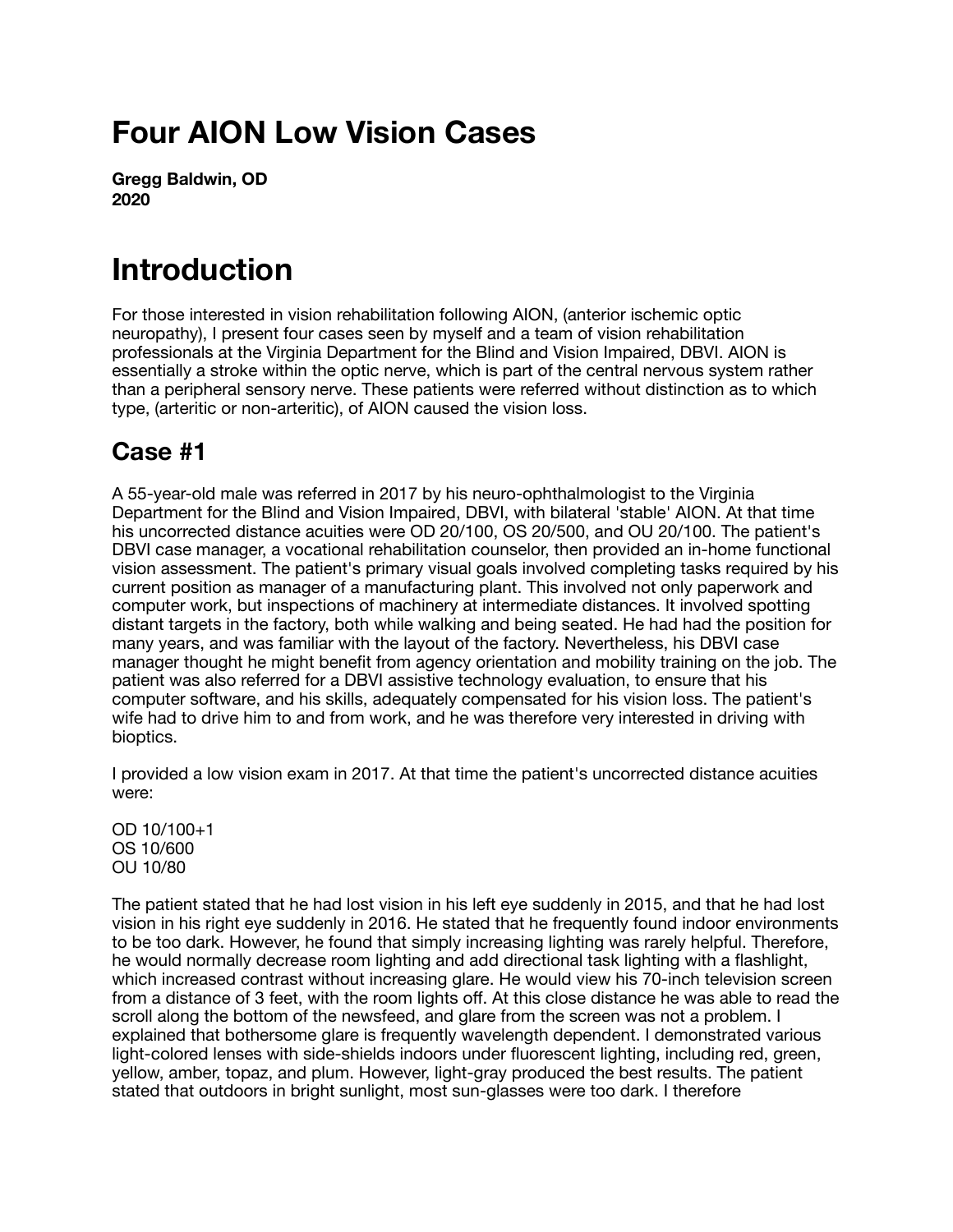demonstrated various shades of gray in bright sunlight. The patient preferred NoIR U-21 lightmedium-gray sunglasses with side-shields.

The patient's confrontation visual fields in his right eye were approximately 20° up, down, and nasally; as well as 30° temporally. The patient's confrontation visual fields in his left eye were approximately 5° down and nasally; as well as 20° up; and 30° temporally. I explained that these results did not meet the requirements for driving in Virginia with bioptic lenses.

The patient stated that he had had Lasix corneal surgery in each eye ten years ago, and has never worn a distance correction. A 2.8X focusable distance monocular provided OD 10/40. A 4X 12° "Specwell" focusable distance monocular provided OD 10/25. He found the 4X version easy to use. For viewing distant targets in the factory while seated, I demonstrated various wearable binoculars. A 3X version provided 10/30 distance acuity. He preferred this to the 2.8X version. It was difficult for him to locate a distant target with both the 3.5X and the 7X (30°) versions.

The patient had a loaner desktop CCTV in his office which allowed him to complete his paperwork. However it was not portable, and it may not have had the features that were most appropriate for his work needs. This was to be addressed later, at his DBVI assistive technology evaluation. The patient had a Samsung smartphone, and was not aware of all its screen-reading and screen-magnification functions. He was planning to attend DBVI classes that address this, and receive DBVI training in this area.

The patient's uncorrected near continuous text acuity was 8M at 40cm. A pair of +4 readers provided 3M at 30cm. A pair of +6 readers provided 2.5M at 20cm. A pair of +8 readers provided 2M at 12cm. A pair of +4 readers in combination with a 4X LED-lighted stand magnifier provided a slow 1.2M continuous text acuity at 12cm. I felt that this combination might have been useful for reading papers on surfaces in the factory other than where he has access to his desktop CCTV. The patient preferred the LED-lighted stand magnifier to the yellow-lighted stand magnifier. A 3.5X LED-lighted hand magnifier provided 0.8M isolated letter acuity. This might be useful for spot-reading near targets throughout the factory.

For viewing intermediate-distance targets in the factory while seated, I demonstrated a pair of 2X "MaxDetails" wearable focusable tele-binoculars, which provided 2M isolated letter acuity at 40cm. The primary advantage of this intermediate-distance low vision aid is its portability. I demonstrated a 5D low-powered necklace hanging magnifier, which would also provide portable hands-free intermediate-distance magnification, and could be used while standing. The patient's DBVI case manager agreed to re-emphasize this distinction, and that 2X "MaxDetails" wearable focusable tele-binoculars can only be used safely when seated. I demonstrated a 2X "BigEye" table-lamp which provided 3M isolated letter acuity at 60cm. Combined with its 3X booster lens, 2M isolated letter acuity was provided at 60cm. Although the "BigEye" table-lamp could be useful at isolated workstations, his CCTV would clearly provide better function at his desk.

The patient's DBVI case manager provided the following list of trial low vision aids with the required training:

- 1. NoIR U-21 light-medium gray fit-over sun-lenses with side-shields for outdoors
- 2. NoIR U-20 light-gray fit-over lenses with side-shields for indoor glare as needed, possibly in combination with directional lighting
- 3. 3X SportsSpecs, to be used when seated only
- 4. 4X 12° focusable distance monocular
- 5. 2X "MaxDetails" wearable focusable tele-binoculars, to be used when seated only
- 6. 5D low-powered hanging necklace magnifier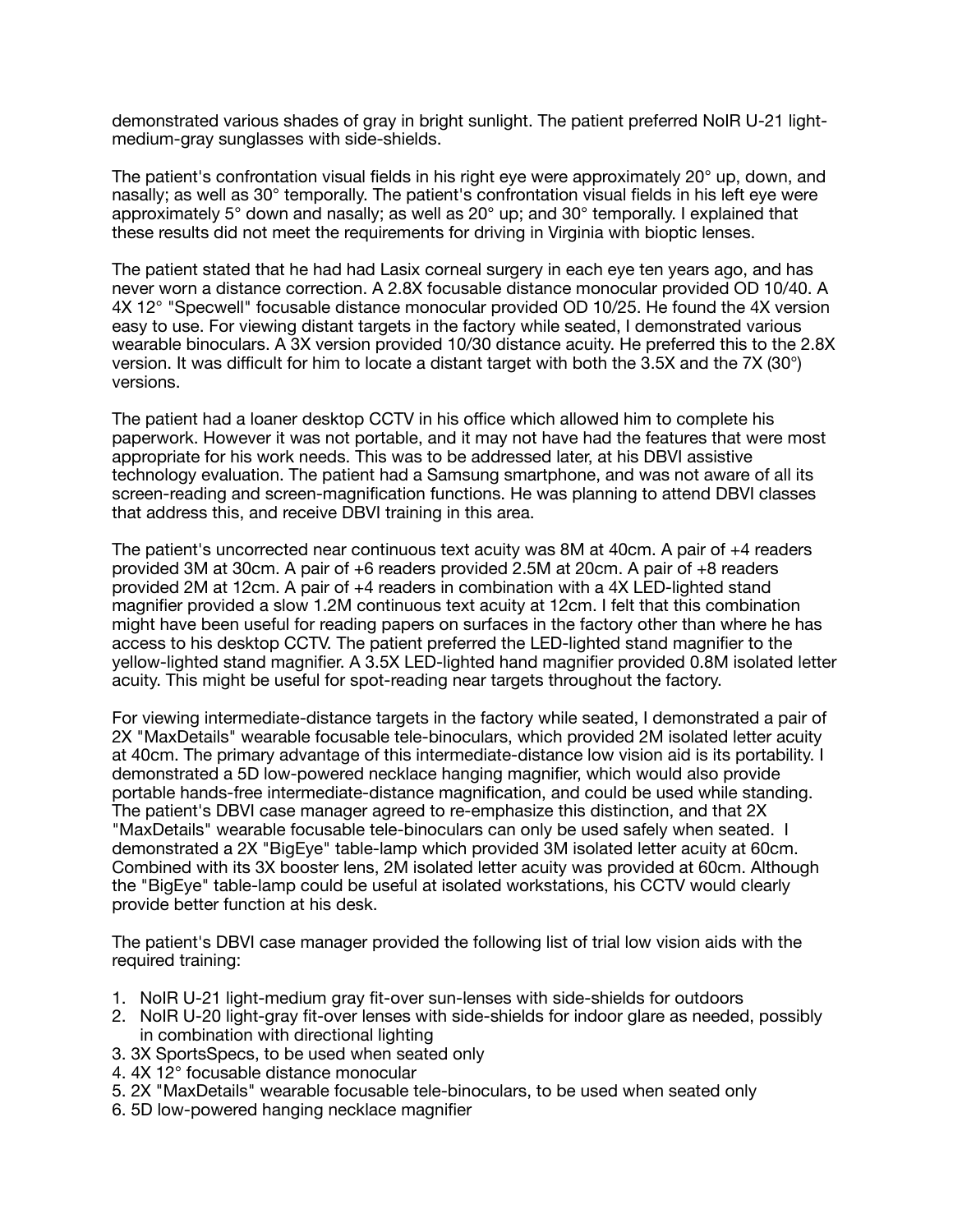7. +4 readers 8. 4X LED-lighted stand magnifier 9. 3.5X LED-lighted hand magnifier

#### **Case #2**

A 46-year-old male was referred by his neuro-ophthalmologist to the Virginia Department for the Blind and Vision Impaired, DBVI, with bilateral AION. At that time his uncorrected distance acuities were OD 20/50, OS 20/50, and OU 20/50. His Humphrey visual field results were less than 20° in both his right and left eyes. His neuro-ophthalmologist saw him several months following that, and noted variable field loss in each eye within the central 30° and that his field results were 'substantially better.' He noted uncorrected distance acuities of OD 20/60+/-, and OS 20/50-2. His refraction results were reported as:

| $OD + 0.50 + 0.50 \times 013$ | $20/50+/-$ |
|-------------------------------|------------|
| $OS + 0.50$                   | 20/40      |

He expected things to remain fairly stable, and requested a 15 month follow-up in absence of vision changes.

The patient's DBVI case manager, a vision rehabilitation teacher, provided an in-home functional vision assessment. The patient's primary visual goals involve reading newsprint, using his checkbook, and filling out forms. He was referred for DBVI orientation and mobility instruction, DBVI vocational rehabilitation, and a DBVI assistive technology evaluation.

I provided a low vision exam in 2017. At that time, his uncorrected distance acuities were OD 10/30, OS 10/40+2, and OU 10/30. The patient currently does not have a distance correction. His retinoscopy results were plano in each eye. Various light-colored tints were demonstrated indoors, and none improved comfort or contrast. The patient reported no indoor glare, and no prolonged dark or light adaptation times. For outdoor glare, the patient currently uses gray wrap-around safety lenses which fit closer and better than standard NoIR frames. He finds that his gray tint, equivalent to NoIR U–22 medium-gray, is always dark enough, and never too dark.

A 2.8X focusable distance monocular may be tried during orientation and mobility instruction, and dispensed if useful.

The patient's confrontation peripheral visual fields were horizontally restricted in each eye to approximately the central 40°. These fields were inferiorly restricted in each eye to approximately 10°.

The patient uses +1.50 OTC readers, which he reports are helpful at near. They provided 1M (newsprint) continuous text acuity at 40cm. Increasing the power to  $+2.50$  improved subjective near acuity. Increasing the power beyond +2.50 did not. Therefore, the patient's only optical need at this point is a pair of OTC +2.50 readers.

When asked, "What bothers you most," the patient stated that it was his large day-to-day fluctuation in visual acuity. He stated that on the day of his low vision exam, his vision was relatively good, and he could see my facial features. He stated that on other days, he might not be able to see me at all. He attributed the frequency of days when his vision was, "really bad," to his level of stress. During a stressful week at work, he reports frequently having three or four days of, "terrible vision." During a non-stressful work week, he often has no days with significant visual difficulties. They do, however, sometimes still occur. During a non-stressful work month, for example, he reports having 6 to 7 days when his vision is, "kinda terrible."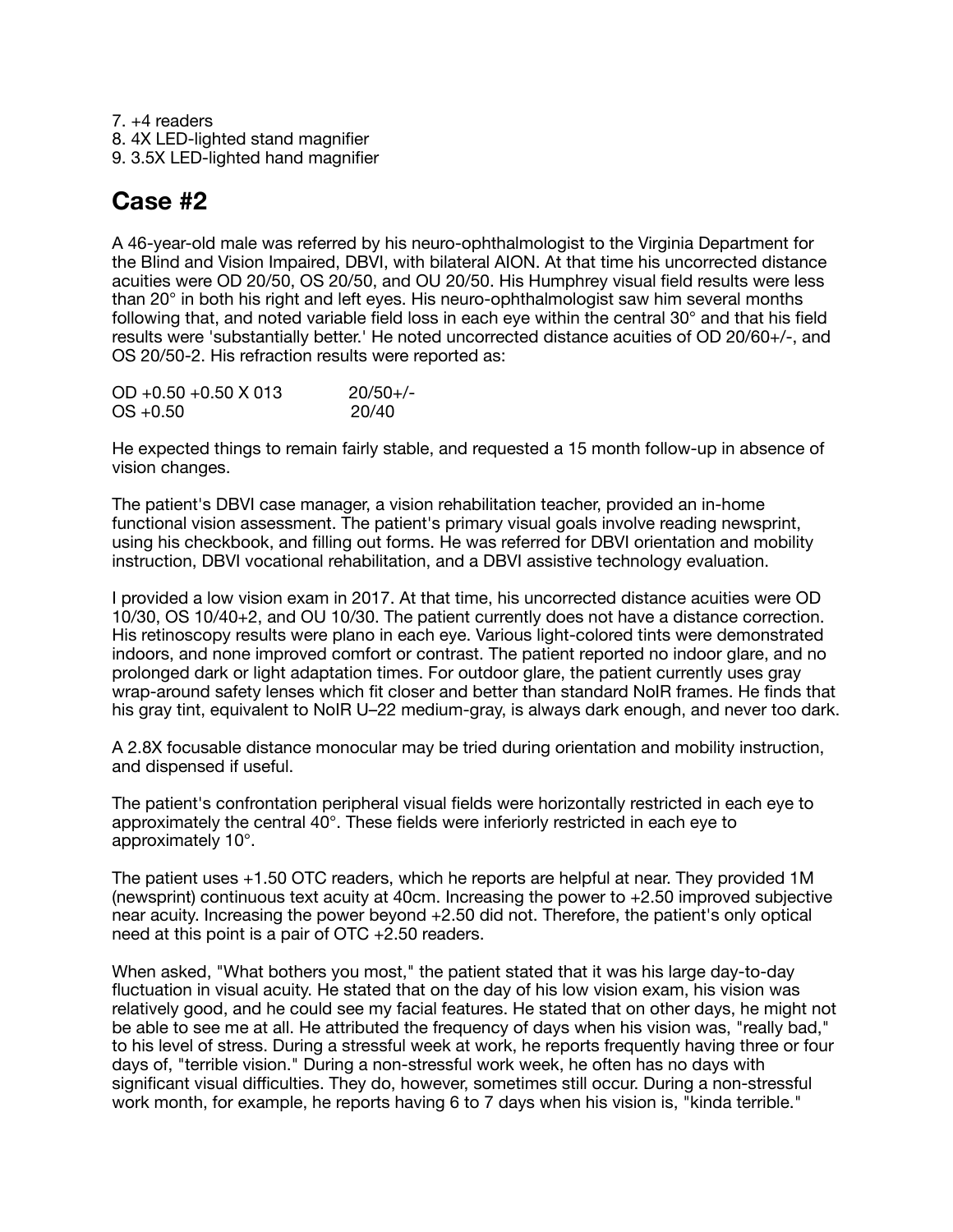With regard to vision fluctuation throughout a particular day, he stated that periods of concentrated visual focus make his acuity worse, but that it returns relatively quickly after a break. However, periods of prolonged stress throughout the day will reduce his overall vision for the rest of the day. This stress is often associated with attempting visual tasks beyond his ability. He understood the cycle of deteriorating vision throughout the day that this produces. He understood the need for breaking this cycle by eliminating those tasks beyond his visual ability, and by maximizing his visual efficiency. His official job title at the tractor-trailer repair shop where he works is, "Parts Clerk." He spends 6 to 8 hours of his workday on the computer. I mentioned "ZoomText" screen magnification and screen reading software, which could significantly improve his visual efficiency during the majority of his workday. An agency assistive technology evaluation will determine if this and/or other accommodations are warranted. The part of his workday that would remain visually challenging, however, is when he leaves his computer to assist mechanics with repairs. He reports this is intermittent and not required. He understood that by eliminating this largely self-imposed task, he could help interrupt the cycle of deteriorating vision throughout the day. The patient occasionally has to drive to pick up parts and make deliveries. Some years he hasn't had to do this at all, but sometimes he does this several days in a row. I asked him if he could make arrangements on the job so that he would not be required to drive. He stated that he could have the parts delivered to him by planning sufficiently, and that this would take care of that problem. When directly asked if he could do his job if he restricted himself to computer work, he replied, "yes." However, he stated that having a driver's license is a job requirement. He also stated that he could structure his work and plan his orders so that driving would not be required to do his job. I believe he will be better prepared to work with his vocational rehabilitation counselor after this discussion, and that he will perhaps begin to make preliminary changes in his workday to reduce visual stress, and to interrupt the cycle of deteriorating vision throughout the day.

#### **Case #3**

A 56-year-old male was referred by his ophthalmologist to the Virginia Department for the Blind and Vision Impaired, DBVI, with bilateral AION. At that time his left visual field was restricted to less than 10° and his distance acuities with the following correction were:

| OD -0.75                    | <b>CF</b> |
|-----------------------------|-----------|
| $OS -1.25 +0.75 \times 097$ | 20/25     |

The patient's DBVI case manager, a vision rehabilitation teacher, provided an in-home functional vision assessment. The patient reported that a "stroke" in his left optic nerve in March of 2015 "took his left peripheral vision," and that an additional "stroke" in his right optic nerve in March of 2015 "took his right central vision." The patient's loss of color vision was also significant to his employment, since he had been testing pH and water chemistry in his previous job. The patient is significantly bothered by glare from direct sunlight and indoor fluorescent lights. He has noticed that patching his right eye reduces this glare, but it also removes input from the eye he describes as always having been his "sighting" eye, and he reported that although this did reduce glare, it also made him dizzy and quickly gave him headaches. Therefore, a pair of reading clips with a medium-tinted right lens might be worth trying. He has found that using a flashlight helps when reading. The directional nature of the light enables him to increase contrast while controlling glare.

I provided a low vision exam in 2017. At that time the patient's distance acuities with his current measured glasses were:

OD balance 10/600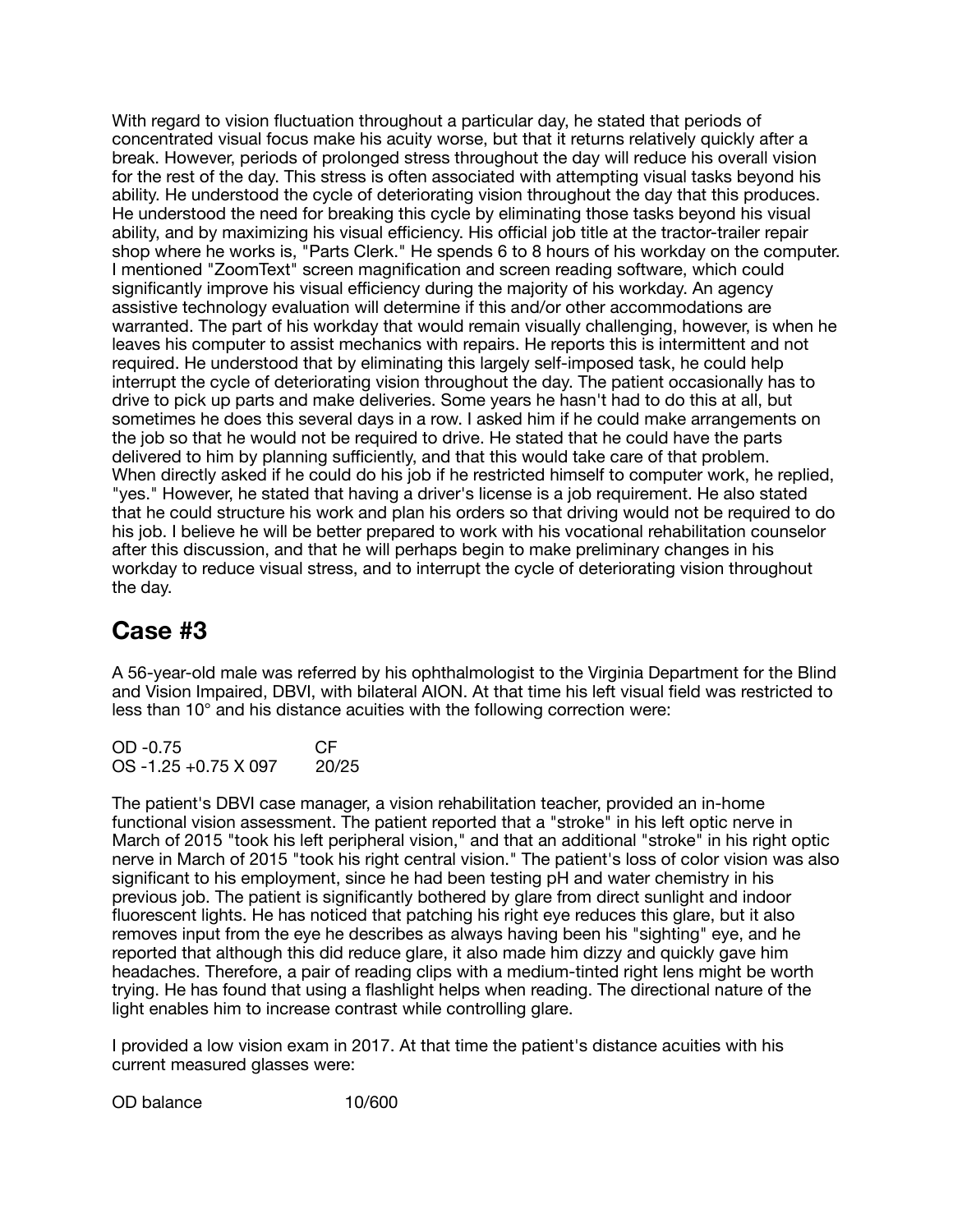OS -0.50 -1.00 X 015 10/10-3 (+1.50 progressive bifocal)

These lenses contained "Transitions" photochromic tints which he reported do not lighten fast enough indoors. Due to the patient's complaint of slow dark adaptation, I discussed the strategy of placing sunglasses on before entering sunlight, and of removing sunglasses only after returning indoors. I explained that this might help preserve "indoor vision" while outside in bright sunlight. The patient had not been aware of this. I also explained the importance of sideshields on sun-wear to help prevent slow dark adaptation.

A bifocal restricts the usable distance field within a frame, and further impairs the orientation and mobility of patients with restricted fields by increasing the need for head movements when scanning the environment. Therefore I recommended he no longer put either a bifocal, (lined or no-lined), or a photochromic tint in his glasses. His left distance refraction result was:

OS plano -1.00 X 010 10/10-3 (split PD 30mm)

Although this provided no improvement in objective distance acuity, it did provide a repeatable improvement in subjective distance acuity, including when outdoors. The patient said he was planning on buying a new pair of glasses regardless of my recommendations. Since there was a valid reason to remove both his photochromic tint and his progressive add, I prescribed the above refraction with a "balance" right lens in a single-vision distance prescription. I demonstrated various colored tints outdoors in bright sunlight, and the patient preferred medium-plum. Indoors, he preferred light-amber.

 A 3X LED-lighted hand magnifier provided 0.4M continuous text acuity. A 4X LED- lighted stand magnifier provided the same acuity. The patient does most of his reading in a comfortable chair, and would therefore benefit from a lap-desk when using the stand magnifier. The patient uses a computer and could benefit from a DBVI assistive technology evaluation and a discussion of "ZoomText" screen-magnification software.

The patient's DBVI case manager referred the patient for DBVI orientation and mobility training, a DBVI assistive technology evaluation, and provided the following list of trial low vision aids with the required in-home training:

- 1. NoIR U-81 medium-plum fit-over sun-lenses with side-shields for outdoors
- 2. NoIR U-48 light-amber fit-over lenses with side-shields for indoors
- 3. 3X LED-lighted hand magnifier
- 4. 4X LED-lighted stand magnifier
- 5. Lap desk
- 6. +2.00 reading clips with a medium-amber right lens

#### **Case #4**

A 55-year-old male was referred by his neuro-ophthalmologist to the Virginia Department for the Blind and Vision Impaired, DBVI, with bilateral recent onset AION. At that time his distance acuities were OD HM and OS HM.

The patient's DBVI case manager, a vision rehabilitation teacher, provided an in-home functional vision assessment. The patient's visual goals involve reading his mail, signing his name, identifying money, cooking, and working on his computer. The patient reported losing vision in his right eye in 2016, and in his left eye in 2017. He bought his own cane and taught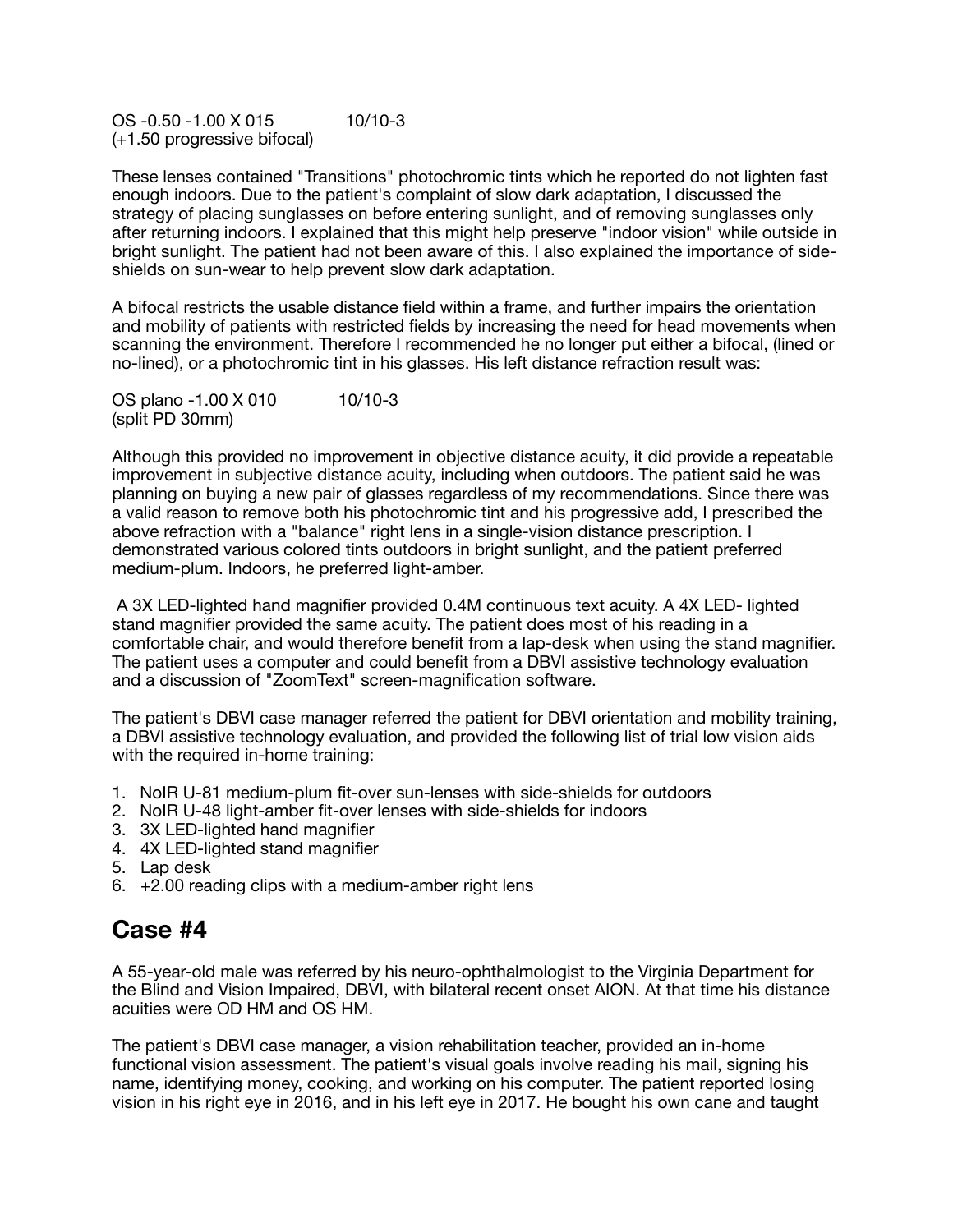himself some travel techniques, but will need DBVI orientation and mobility training. He was referred for this, as well as a DBVI assistive technology evaluation. The patient's DBVI case manager reported poor in-home lighting.

I provided a low vision exam in 2017. At that time the patient's uncorrected distance acuities were OD 4/225 and OS 4/300. These acuities were best with his chin down. At distances greater than 4 feet, his acuity reduced drastically. For example, the patient did not have 5/700. The patient's retinoscopy results were:

 $OD + 0.50$ OS plano PD 57mm

The patient reported some improvement in vision since the onset of symptoms, when he had to ask whether or not there was daylight. At the time of his low vision exam, he reported that he could see the sun and large shapes. I discussed the importance of professional orientation and mobility training, and encouraged him to access that service through DBVI, since he had been reluctant to do so. As an example of a helpful technique he might learn through professional training, I described proper sighted guide travel techniques. Specifically, I advised him to use his left hand to grab his sighted guide's right elbow, to keep his slightly better eye on his unprotected side.

A 2.8X focusable distance monocular provided OD 4/180. A 4X 12° focusable distance monocular provided OD 4/100. A 6X version was too difficult to use. I demonstrated various light-colored tints to see if any improved comfort or contrast. The patient repeatedly stated that light-green provided a subjective improvement. He reported no outdoor glare, and had worn sun-lenses for eye protection only.

The patient's uncorrected near isolated letter acuity was 12M at 10cm. The following high plus spectacles provided these isolated letter acuities at 4 cm:

2X 10M 6X 2.5M 8X 2M

When viewing near targets with high plus spectacles, he preferred to use his right eye. A 10X spectacle-mounted right loupe provided 2M isolated letter acuity. A 15X version provided 1M (newsprint) isolated letter acuity, and 3M continuous text acuity. Therefore, the patient will need electronic magnification to achieve his goal of 1M (newsprint) continuous text acuity. This was possible with a portable CCTV, but print needed to be magnified to the point that only one word would fit on the screen. A desktop CCTV provided slightly better function, but the patient will most likely need a desktop CCTV with a speech option for long-term comfortable use.

The patient's DBVI case manager provided the following list of trial low vision aids with the required in-home training:

- 1. NoIR U-38 light-green fit-over lenses with side-shields as needed
- 2. 4X 12° focusable distance monocular
- 3. 15X spectacle-mounted right loupe for isolated-letter near spotting
- 4. Portable CCTV
- 5. Desktop CCTV